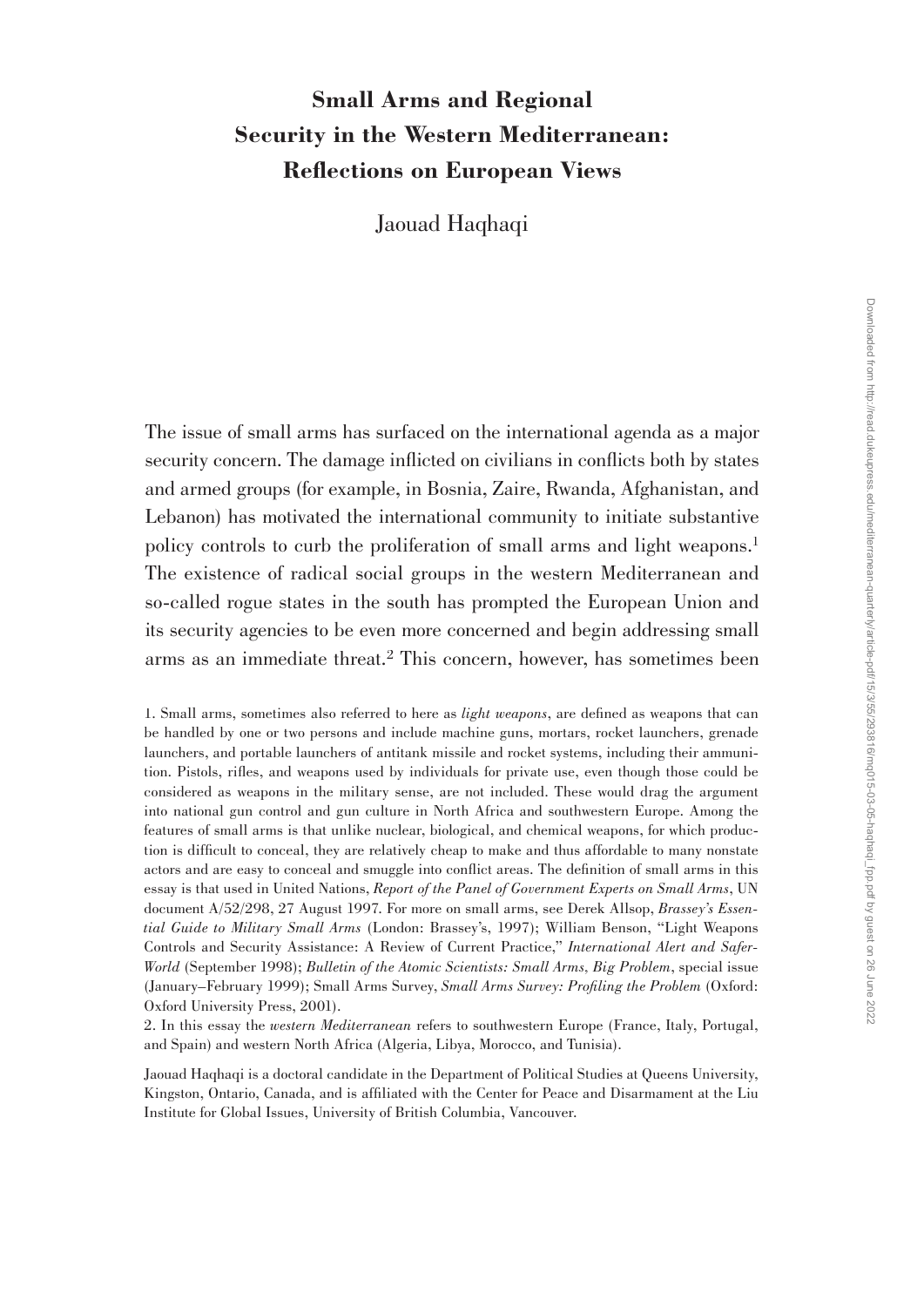overstated or rather generalized in the European security literature on the southwestern Mediterranean; it is widely stated that the situation in the south could "explode" with further proliferation of small arms and conventional weapons.<sup>3</sup>

How do European security analysts justify their claims about small-arms proliferation in the region? In this essay I examine the *strength* of the claim that small arms generate regional insecurity in the western Mediterranean. I analyze southwestern European worries about small arms and rising insecurity in North Africa and contextualize European security debates on small arms and potential threats within the broader theme of regional security.

I argue two interrelated points. First, the link between small arms and regional insecurity is difficult to make clear-cut conclusions or generalizations about. Second, bearing in mind the geopolitical and military particulars in the western Mediterranean, the causal relations between arms and regional insecurity do not look as clear and threateningly immediate as they are often claimed to be. Thus, claims about a "small arms explosion" or an "imminence of threat" in the western Mediterranean remain interesting but need further substantiation.

I discuss small arms in relation to two themes: what I label *conceptual hurdles* and *empirical problems*. The former refer to the fact that the elusive nature of small arms presents security analysts with particular conceptual problems, particularly when trying to link small arms to security scenarios in the western Mediterranean. *Empirical problems* refer to the geopolitical specificities surrounding small arms in North Africa, namely, conflicts, the arms culture, and the conditions surrounding legal and illegal small-arms transfers. I discuss criteria conducive to the escalating number of small arms and to regional armament and relate these to European security claims. What I seek to draw implicitly from this analysis is that claims about small arms and regional insecurity have to be tested and contextualized rather than generalized. In the western Mediterranean, discussing how small arms

<sup>3.</sup> For further readings on how the European media and European security agencies discuss small arms in North Africa, see Elvira Sánchez Mateos, "European Perceptions of Southern Countries: Security and Defence Issues; A Reflection on the European Press," EuroMeSCo Paper 23, July 2003, available at www.euromesco.net/imgupload/euromescopaper23.pdf; Béchir Chourou, "Security Partnership and Democratization: Perception of the Activities of Northern Security Institutions in the South," in *Euro-Mediterranean Partnership for the 21st Century* (London: Macmillan, 2000).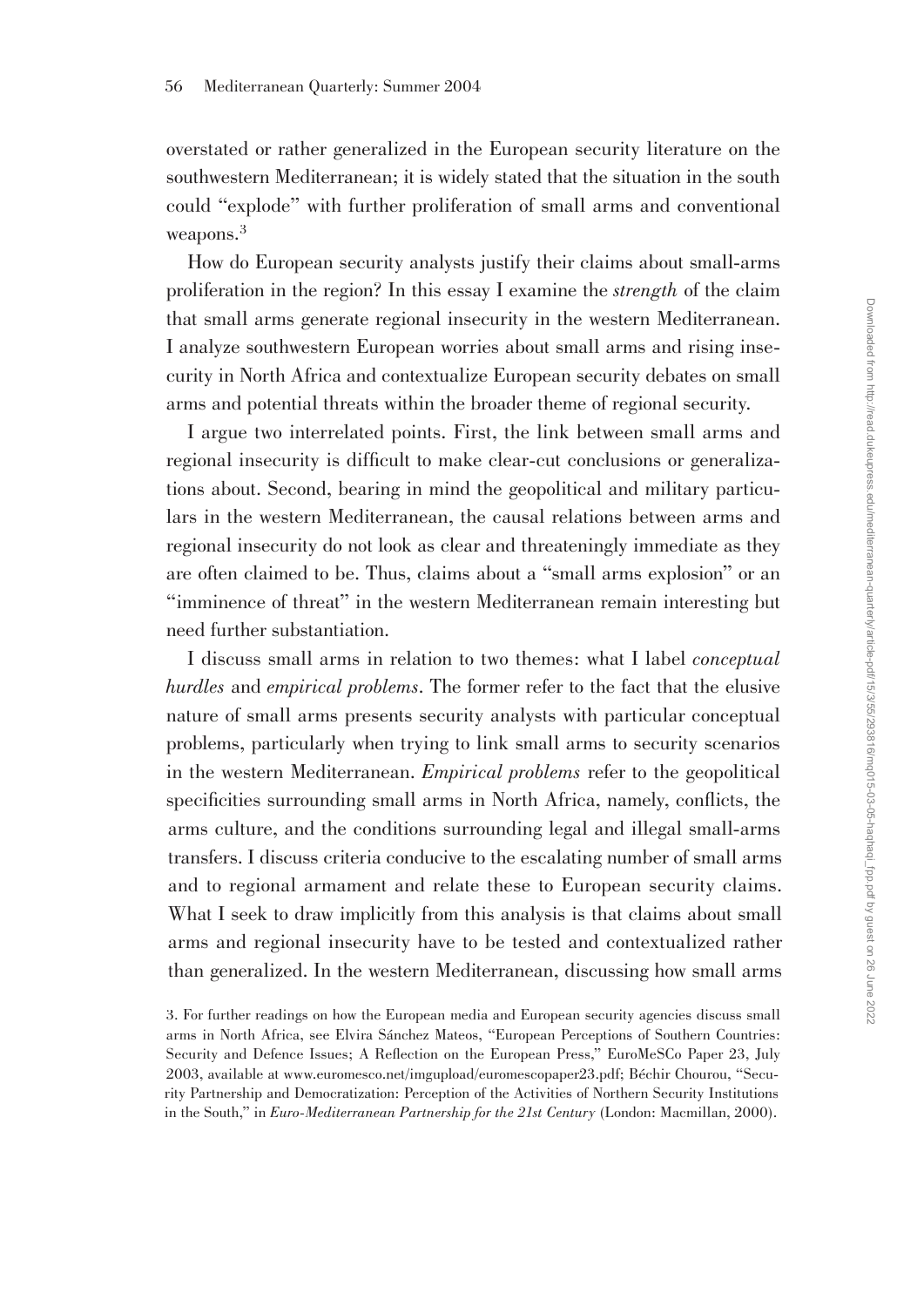and armament are perceived by EU security actors is a realistic reflection on Euro-Mediterranean relations and the outlook for the future of these relations. Also, assessing the strength of European security views is an attempt to redress the perverse effect of security perceptions on regional security cooperation.

The essay is organized as follows: First, before I analyze small arms in the region, I provide background on the links between small arms and regional security and discuss the European security outlook on the western Mediterranean. In the analysis, I unpack a few conceptual problems related to European claims about small arms in the region. Then I discuss the sociopolitical characteristics of the western Mediterranean in relation to small arms and potential insecurity. In this part, I analyze a set of empirical problems related to the claims about small arms and overall armament in the region. In the conclusion, I put forward a few recommendations in relation to the research on small arms and threat assessment in the western Mediterranean.

### **Small Arms and Regional Security**

Internationally, it is only recently that the small-arms issue has emerged as an independent security threat on the global disarmament agenda, edging out a long-standing preoccupation with weapons of mass destruction (WMD) and conventional weapons.<sup>4</sup> Postconflict microdisarmament efforts in southern Africa and Kosovo have put small arms on the global agenda of peace and security. Keith Krause reminds us that the regional threats posed by small arms relate to "the increasing intensity of contemporary conflicts, diminishing the security of vulnerable groups . . . , increasing the violence associated with large-scale criminal activity . . . , eroding development gains and the prospects for socioeconomic development, undermining respect for human rights, [and] threatening humanitarian relief operations and workers."5 Conceptually, however, even though small arms relate to security in every facet, there are major disagreements on the links between small arms and insecurity scenarios. Krause states that "there is not even a clear agree-

<sup>4.</sup> Small Arms Survey, 251.

<sup>5.</sup> Keith Krause, "Multilateral Diplomacy, Norm Building, and UN Conferences," *Global Governance* 8 (2002): 251.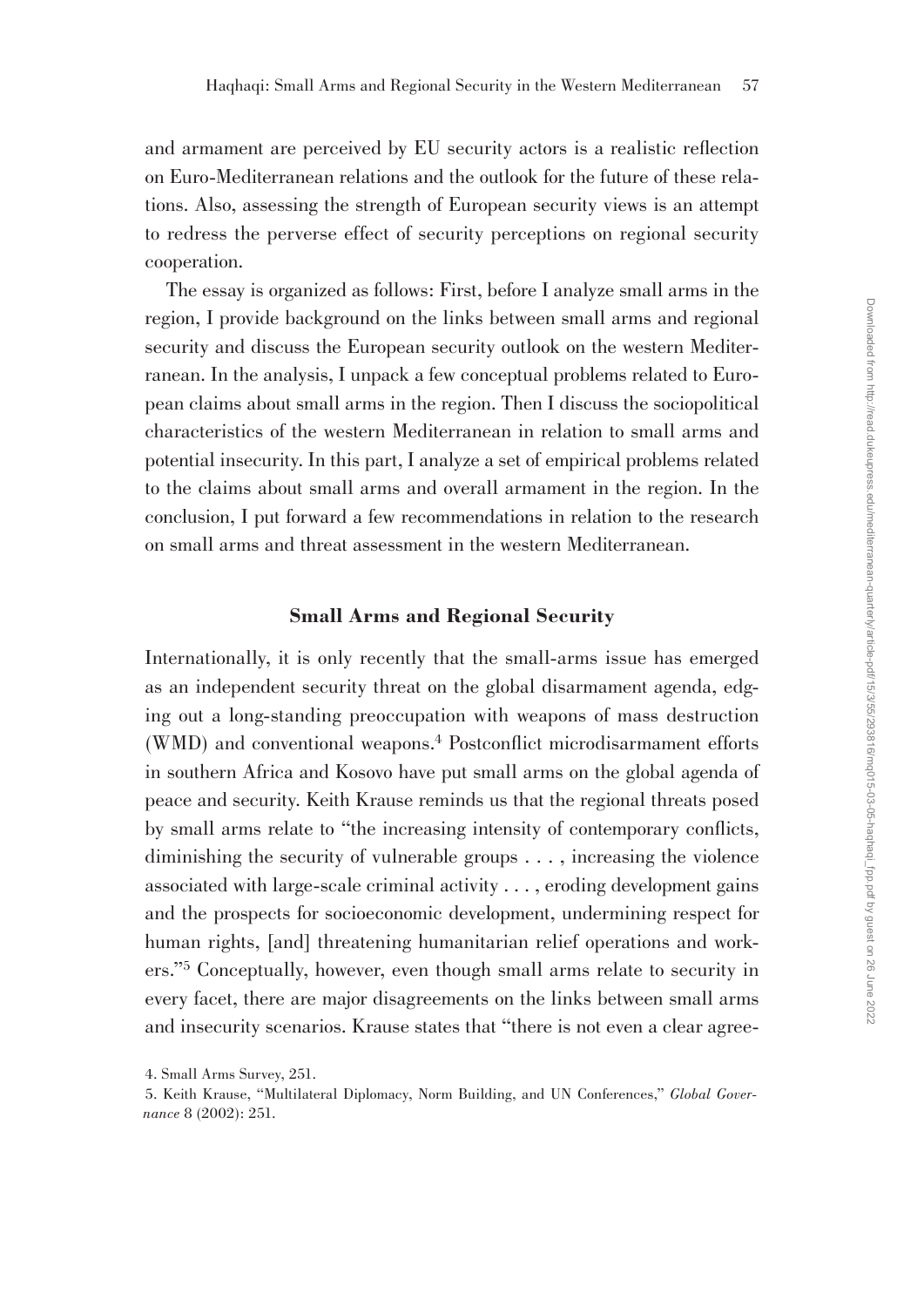ment on what the threat is as such: some define it as a human-rights issue, others as a development issue. Still, others relate small arms to postconflict microdisarmament, or transnational criminality.<sup>6</sup> In fact, each approach focuses on different angles of the threat and advocates different strategies to minimize the insecurity caused by small arms.

# **The European Security Outlook on the Western Mediterranean**

Geographically, the western Mediterranean refers to southwestern Europe and western North Africa, a region linked by societal, economic, and military security nodes. Even though I refer here loosely to the western Mediterranean, I focus more on the southern part, since it is presumed to be the source of conflict and insecurity. Space does not permit a detailed discussion of the various security nodes that have been developing within states in this region. But a short background on European interest in the security of the western Mediterranean is relevant.

In regional security, patterns of amity or enmity between geographically contiguous states dictate interlinked security nodes. 7 In the western Mediterranean, for instance, European concerns about North African societal insecurities (for example, rising demographic pressure, Islamic fundamentalism, and soaring immigration) relate to economic underdevelopment in the south and trigger EU securitization of the threats. In the meantime, and in an effort to contain the threats, southwestern European states seek to cooperate with North Africa on security matters because they view their individual securities as closely linked to North Africa, not least because of their geographic propinquity to the Maghreb. 8

Specialists on the region also find that overlapping security nodes between southwestern Europe and North Africa have made their securities so inter-

<sup>6.</sup> Keith Krause, "The Challenge of Small Arms and Light Weapons," 1998, available at www. crinfo.org/index.cfm.

<sup>7.</sup> For a theoretical background on security complex theory, see Barry Buzan, *People, States and Fear: An Agenda for International Security Studies in the Post–Cold War Era* (New York: Harvester, 1991).

<sup>8.</sup> The Maghreb is used interchangeably here with North Africa. The Arabic source of the word means "the place where the sun sets" and refers to the furthermost and western part of the Arab world, the Middle East being the center.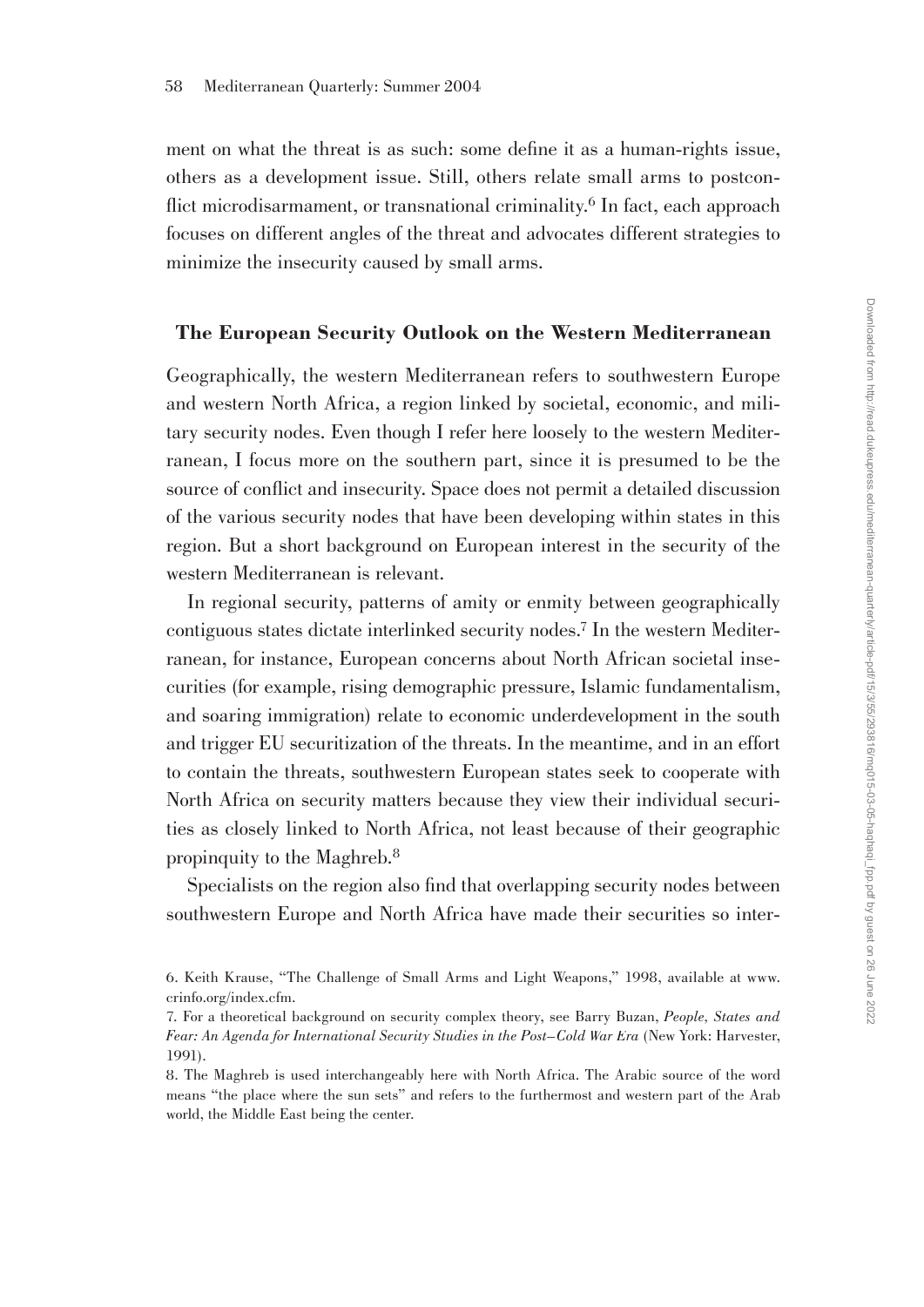linked that it is impossible to discuss one without mentioning the other.<sup>9</sup> Examples of these security interrelations are evident at the policy level in the 5+5 Dialogue (among Italy, France, Malta, Portugal, Spain, and the five members of the Arab Maghreb Union) and the 1995 Euro-Mediterranean Partnership (also referred to as the Barcelona Conference). The security links have recently been strengthened through multilateral commitments to security dialogue between Europe and its near abroad. Claire Spencer argues that "Europe's own security agenda has, in turn, been addressed through articles committing the signatories of the Barcelona agreement to cooperate in fighting organized crime [and] in preventing the proliferation of nuclear, chemical and biological weapons."10

Over the past decade, southern EU member states grew increasingly concerned about new threats emanating from their southern neighbors. While a few analysts argue that the Mediterranean does not present Europe with a major military threat, the collapse of the Soviet Union (mainly the fact that large stockpiles of arms could end up within the hands of radical groups) and new terrorist challenges required continued armaments programs, and the strategic importance of North Africa continues as a source of potential threat to southwestern Europe. Although the primary purpose of French president Jacques Chirac's official trip to Algeria in 2003 was to recast the French relationship with that country, Chirac also was interested in promoting French security visions to both domestic and regional audiences in the Mediterranean. Klaus Bühler, then president of the assembly of the Western European Union (WEU), clearly articulated an emphasis on EU security interests in the region on 8 October 2002:

The Assembly and the Portuguese Presidency chose to focus on this region because it is adjacent to the EU and there is a risk of it being neglected

<sup>9.</sup> For further readings on security in the western Mediterranean, see Roberto Aliboni, "Security and Common Ground in the Euro-Med Partnership," 2001 Report by the EuroMesco Group on the Euro-Med Charter: Searching for Common Ground, available at www.iai.it/sections\_en/ricerca/ MEDITERRANEO/PDF/Eurmesco\_Rep.PDF; Chourou; George Joffe, "The European Union and the Maghreb," in *Mediterranean Politics*, vol. 1, ed. Richard Gillespie (London: Pinter, 1994).

<sup>10.</sup> Claire Spencer, "The EU as a Security Actor in the Mediterranean: Problems and Prospects," in *The EU as a Security Actor in the Mediterranean: ESDP, Soft Power, and Peacemaking in Euro-Mediterranean Relations* (Zurich: Center for Security Studies, 2001), 9.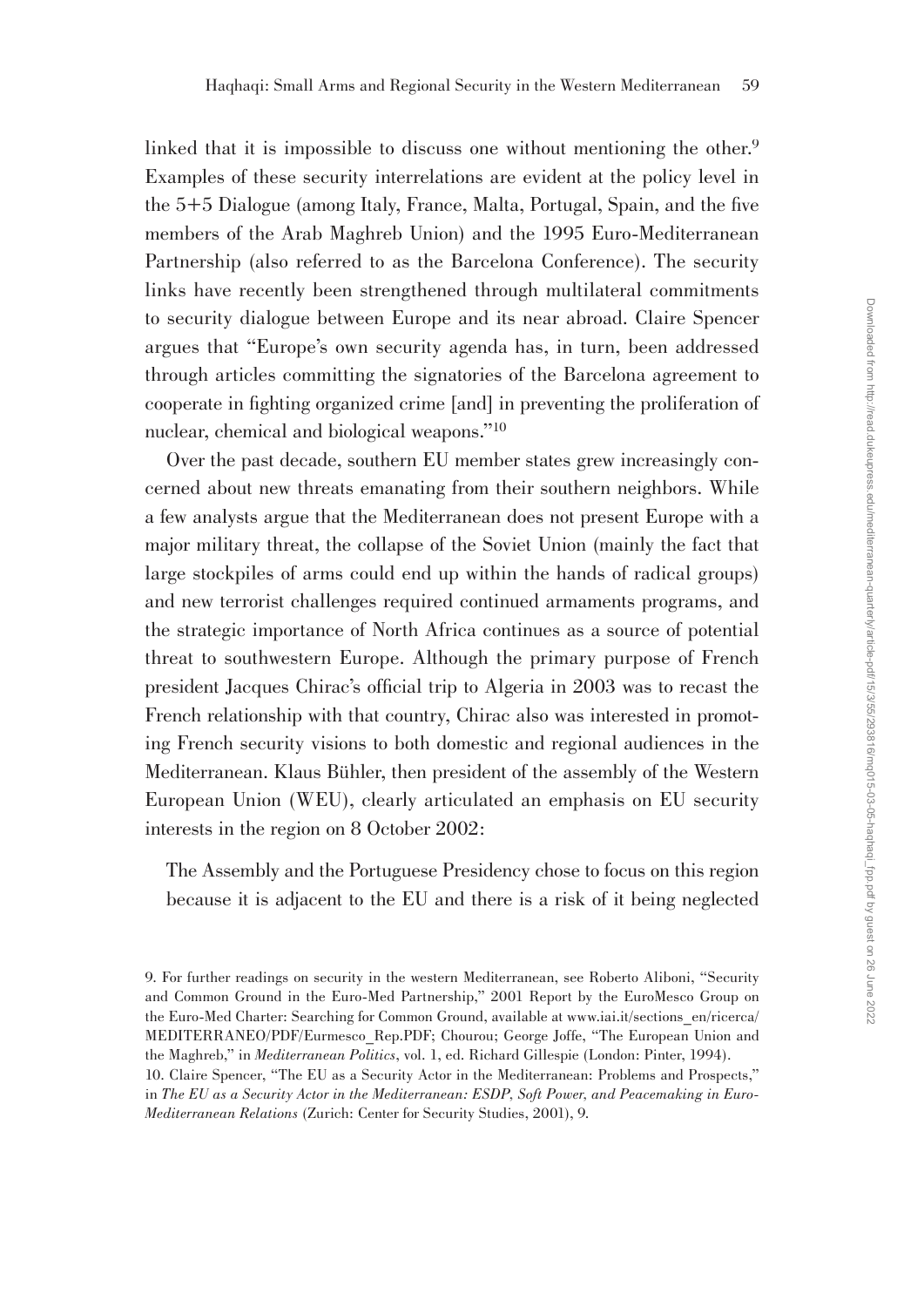as the security debate tends to be dominated by events in the eastern part of the Mediterranean. The Western Mediterranean is in many ways an important neighbor for us.<sup>11</sup>

Thus, whether viewed in the context of a reactive EU solidarity toward southern threats, to borrow Roberto Aliboni's thought, $^{12}$  or within a pan-Mediterranean cooperative security framework, as clearly championed by the EU in the Barcelona Conference of 1995, southern EU member states have placed western Mediterranean security as an important pillar in their rotating EU presidency agendas and labeled small arms as an immediate threat through EU involvement in various security entities: the WEU, the Organization for Security and Cooperation in Europe (OSCE), and the North Atlantic Treaty Organization. Spencer argues that "the Mediterranean thus figures in both Europe's dilemmas (collective defense/cooperative security and 'hard' security/ 'soft' security)."13 The issue of small arms has been given particular emphasis among rising security problems in EU official documents.14 The EU initiatives on small arms predate the 2001 UN Conference on Small Arms and Light Weapons. For instance, in 1997 the EU Council agreed on the Programme for Preventing and Combating Illicit Trafficking in Conventional Arms, and in 1998 the council developed the EU Code of Conduct on Arms Exports. The EU Joint Action on Small Arms and Light Weapons is legally binding on EU member states and covers political and strategic guidelines for governments involved in arms export. The OSCE also recognized the need to take action to combat small-arms trafficking when it adopted the Document on Small Arms and Light Weapons in November 2000. 15

11. Speech by Klaus Bühler, available at www.assembly-weu.org/en/presse/cp/2002/38.html.

12. Aliboni, "Security and Common Ground."

15. See the 2000 OSCE document on small arms at www.osce.org/docs/english/fsc/2000/decisions/ fscew231.htm.

<sup>13.</sup> Claire Spencer, "Rethinking or Reorienting Europe's Mediterranean Security Focus," in *Rethinking Security in Post–Cold War Europe*, ed. William Park and G. Wyn Rees (New York: Addison Wesley Longman, 1998), 138.

<sup>14.</sup> See a historical review of the Euro-Mediterranean Partnership Agreement online at http:// europa.eu.int/comm/external\_relations/euromed/index.htm. It pledges, in part, "to promote regional security by acting, inter alia, in favour of nuclear, chemical and biological nonproliferation through adherence to and compliance with a combination of international and regional nonproliferation regimes, arms control and disarmament agreements."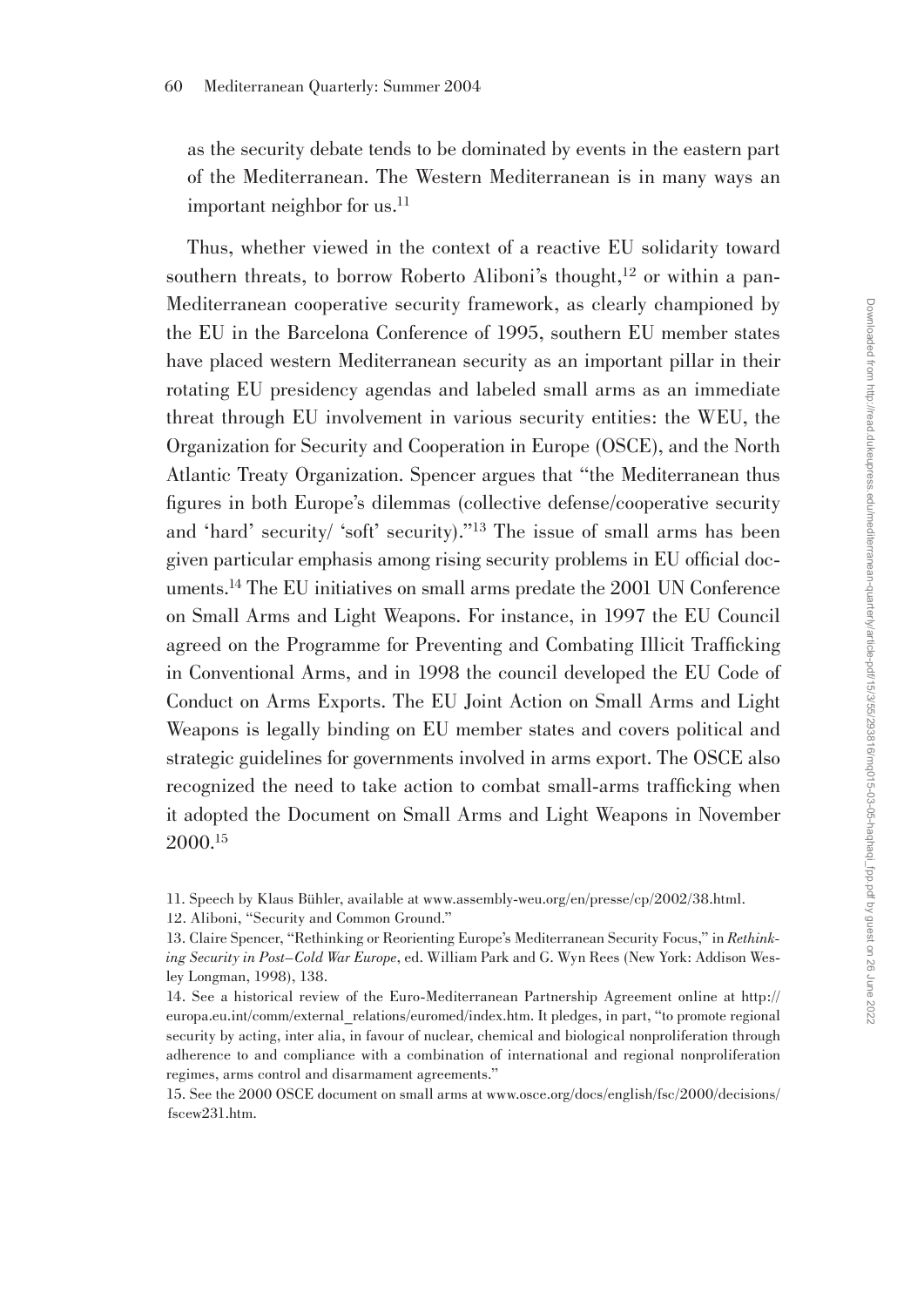# **Small Arms as a Threat in the Western Mediterranean: Conceptual Problems**

In the 1990s, particularly after the emergence of a wave of policy and academic "Mediterraneanism" (partly fueled by EU concern about rising nontraditional threats within the context of EU enlargement), European security analysts began to emphasize small arms as an urgent security issue. 16 On 8 February 1995, the *Independent* published an interview with NATO's secretary-general, Willy Claes, in which he identified Islamic fundamentalism and weapons proliferation in North Africa as two of the most important post–Cold War challenges facing the West. Since then, the proliferation of weapons in the region and their linkages to violent opposition groups and rogue states have become a European security leitmotif. <sup>17</sup> Assessing these threats in the western Mediterranean began to be done in ways that paralleled the threat assessments made about the eastern Mediterranean during the conflict in the Balkans in the early 1990s. Timothy Garden and others, for instance, referred to small-arms proliferation and WMD in the western Mediterranean within the context of the Balkan crisis.18 Others also argued that the Mediterranean harbors some of the largest dangers for regional and global security, noting that small-arms and conventional-weapons proliferation are prominent among those dangers. Ian Lesser, for instance, argues that "Europe's greater Mediterranean periphery—from Algeria to Iran, Iraq and as far afield as the subcontinent—displays a striking concentration of proliferation risks."19

Whether in policy papers or academic assessments of threats in the Mediterranean, various authors have spoken about armament and small arms as

<sup>16.</sup> See, for example, Pierre Willa, "La Méditerrannée comme Espace Inventé," *Jean Monnet Papers in Comparative and International Politics*, available at http://aei.pitt.edu/archive/00000596/01/ jmwp25.htm.

<sup>17.</sup> Ian O. Lesser, for instance, predicted it is possible that within ten years every southern European capital will be within range of ballistic missiles based in North Africa or the Levant. Ian O. Lesser, *Southern Europe and the Maghreb: US Interests and Policy Perspectives* (Santa Monica, Calif.: Rand, 1996).

<sup>18.</sup> Timothy Garden, "Weapons of Mass Destruction and Mediterranean Security," delivered at the RUSI Panel, 2002, available at www.tgarden.demon.co.uk/writings/articles/2002/020430rusi. html.

<sup>19.</sup> See Ian O. Lesser, "The Renaissance of Mediterranean Security," available at www.afsa.org/fsj/ oct01/lesseroct01.cfm.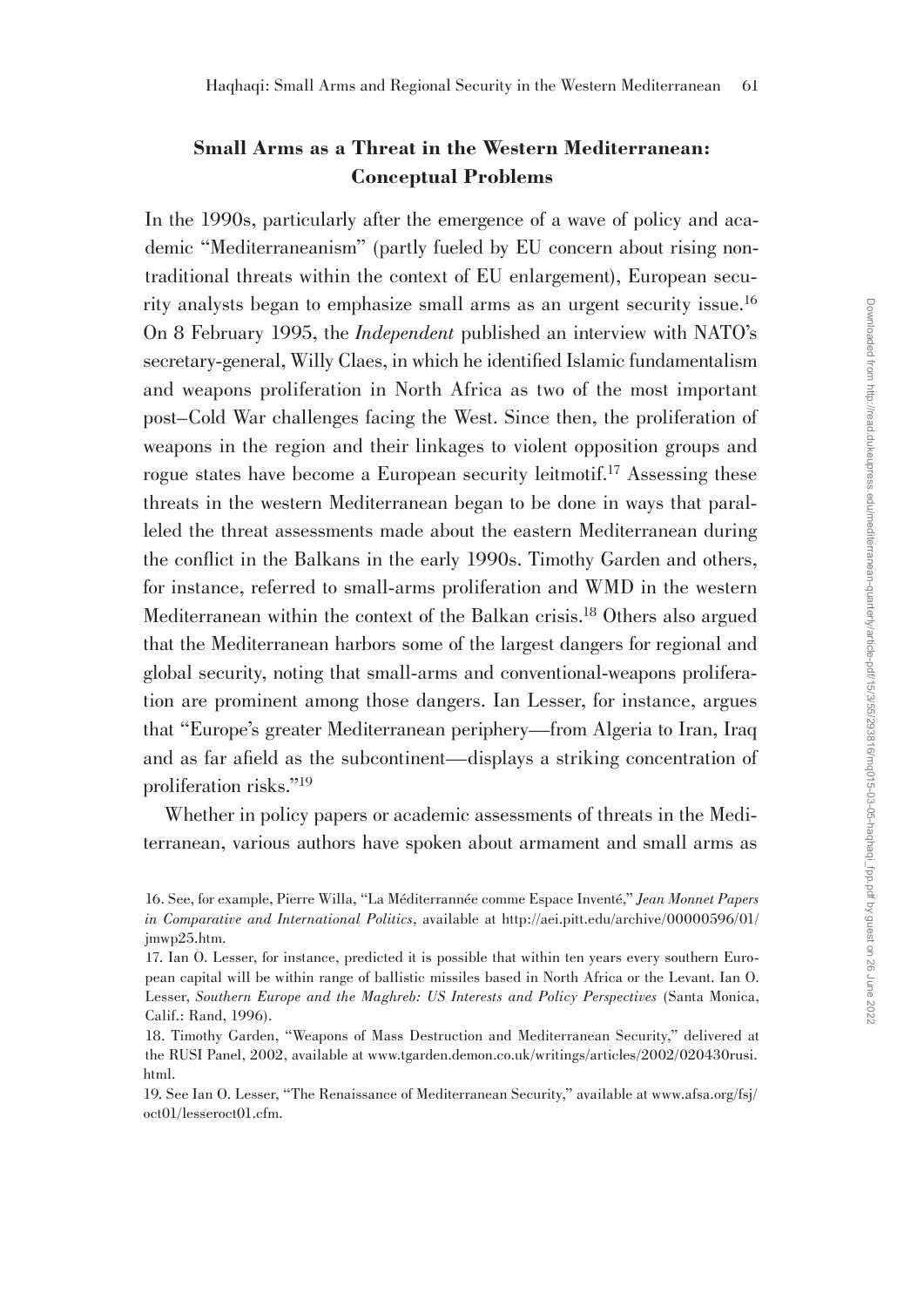urgent security issues and emphasized that while interstate conflict is suppressed, domestic violent conflict has increased, in the form of political turmoil, terrorism, guerrilla actions, and insurgency. 20 Writing on security perceptions of Europe, Andreas Jacobs and Carlo Masala argue that "ten years after the Conference on Security and Cooperation in Europe, discussions of proliferation are sparking a fear that the southern Mediterranean is considered as a future threat enclave."21 While many sources point to instability indicators and seek to profile threats, they tell more or less one story: the proliferation of light and conventional weapons, combined with radical social groups in the south, is causing serious security concerns in southwestern Europe.

It would, however, be unwise to accept the above statements uncritically. In every way, the elusive nature of small arms makes generalizations about the link between regional conflicts and small arms hazardous. Indeed, several characteristics of small arms make them an uncommonly difficult terrain to study. These characteristics include the very nature of these weapons themselves: they are easy to transport, difficult to track, and relatively simple to maintain for a long time. The large number of producers (up to six hundred firms worldwide) makes traditional supply-side control mechanisms and even research difficult.<sup>22</sup> The black markets of such weapons, which often link them to transnational crime, and the fuzzy relationship between light weapons flows and regional insecurity scenarios make the study of small arms a complicated exercise. Also, the fact that light weapons cross the dividing line between military, police, and civilian uses makes conclusions about them quite controversial.

In addition, there exist major conceptual disagreements concerning the study of small arms in relation to regional conflict. Some of these disagreements center on what types of light weapons should be included in the research agenda on threats and how the former deepen regional insecurity. Should we include military assault rifles, hand grenades, and other portable (and high-tech) military equipment, or the new "dirty" bombs associated

<sup>20.</sup> Roberto Aliboni, "Resetting the Euro-Mediterranean Security Agenda," *International Spectator* 33, no. 4, 1998, 33–3.

<sup>21.</sup> Andreas Jacobs and Carlo Masala, "Germany's Mediterranean Challenge," *Contemporary Secu-*

*rity Policy* 20, no. 2 (1999).

<sup>22.</sup> Small Arms Survey, 8–10.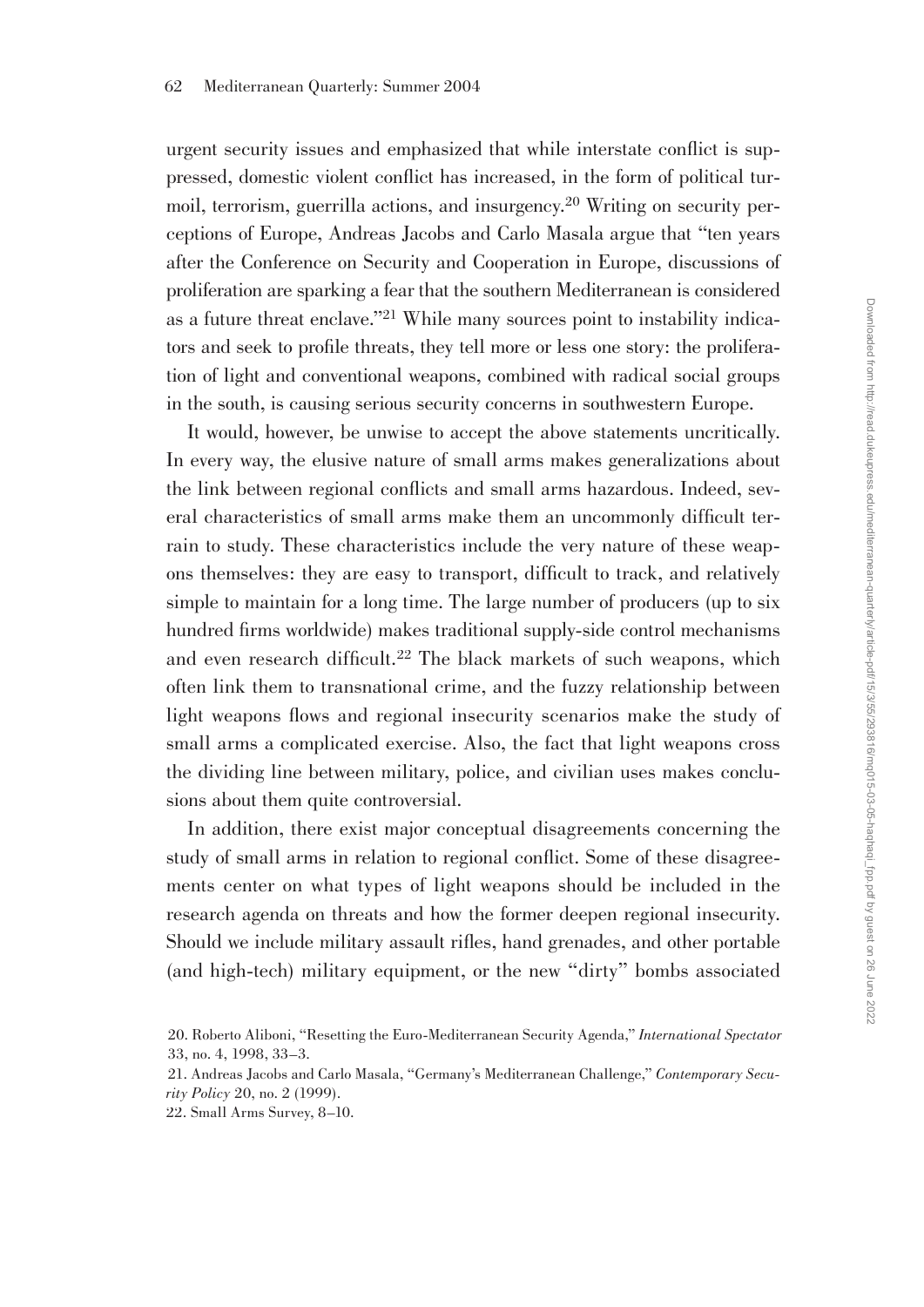with international terrorists? The classification of small arms in relation to conflict is a significant component in that it connects particular small arms to particular groups and thus paves the way for sound analysis of likely threats and violence scenarios.

Nonetheless, in most statements about the "explosion of armaments and threats" in the south, many EU analysts, first, fail to discuss what types of arms that are "out there," and second, they neglect to discuss empirically the link between such arms and the likely insecurity scenarios. While most statements about small arms as a southern threat do have some merit in profiling the new nature of possible threats and the fact that small arms can lead to insecurity, EU security analysts do not point to the nature of arms and how these arms are linked to the new insecurities predicted. It is difficult to imagine how one could refer to the "new war," that is, threats fueled by small arms, with full certitude without mapping the elusive nature of arms and the fluid network of arms transfers and potential insecurities.

Another point worth discussing deals with the quantity of small arms. The number of small arms in North Africa and southwestern Europe, for instance, remains unaccounted for as of today. Small Arms Survey, a Geneva-based think tank on small arms, states in its *2001 Survey* that "the total number and global distribution of small arms remains one of the greatest enigmas in the field of international peace and security."<sup>23</sup> This implicitly means that it is quite difficult to correlate small arms to illegal arms transfers, on the one hand, and to potential insecurity scenarios in the western Mediterranean, on the other hand. Such a conclusion contradicts and undermines the categorical claims made about small arms and the magnitude of their threat to regional peace in the western Mediterranean.

Further, claims about arms proliferation and its relation to threat remain quite unclear, since the distribution of small arms within states themselves and among nonstate actors in North Africa and the link with potential violence is also ambiguous and remains unaccounted for. Assia Alaoui further argues that "considered as a taboo, military matters of the region [North Africa] are under-analyzed."24 Accounts of regional statistics (particularly

23. Ibid., 2.

24. Assia Alaoui, "The Maghreb," in *Regional Approaches to Disarmament: Security and Stability*,

ed. Jayanthap Dhanapala (Hanover, NH: Dartmouth Publishing, 1993), 155.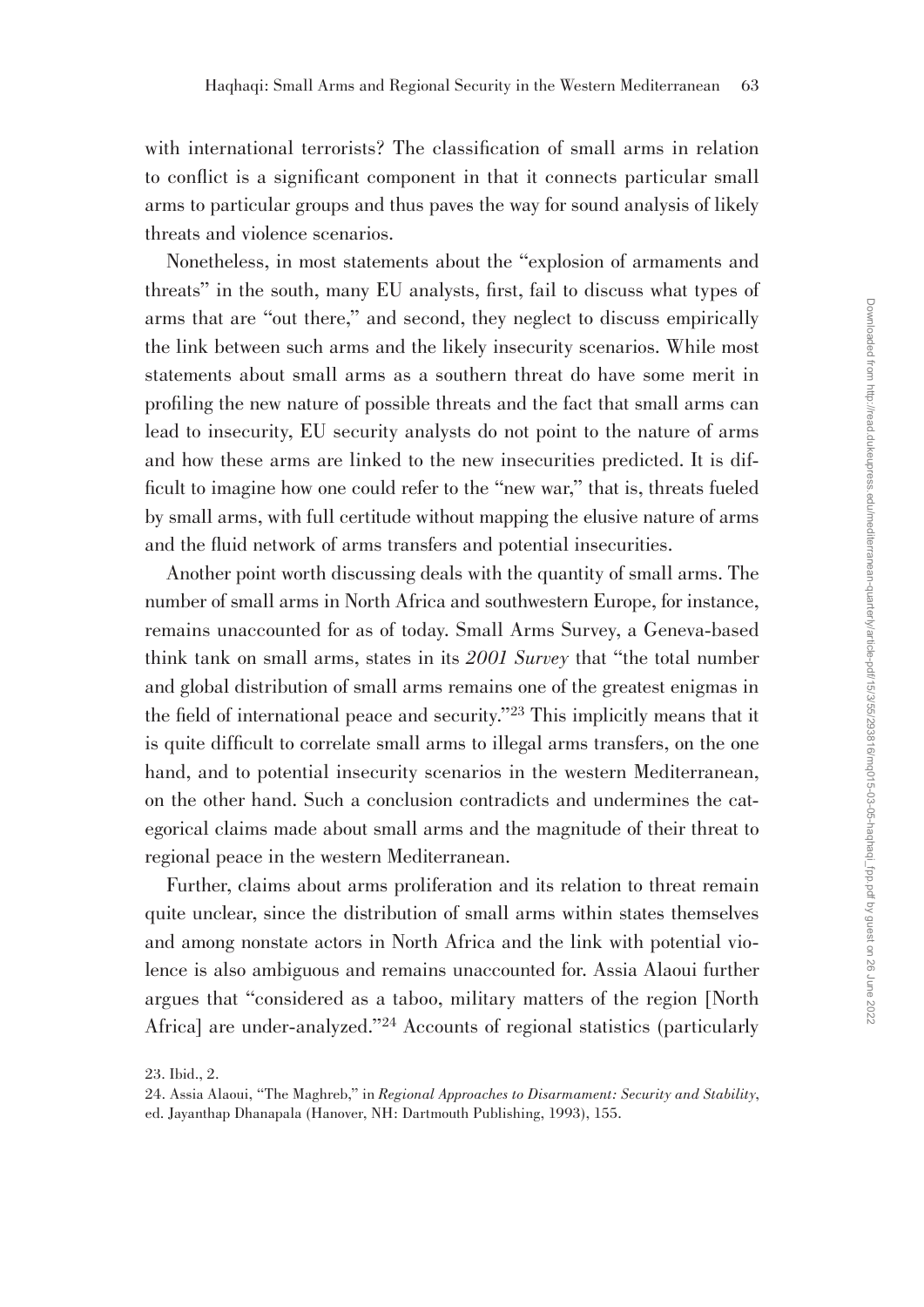in southern countries) concerning the transfer of small arms are sparse and far from yielding accurate analyses. <sup>25</sup> Small Arms Survey begins its 2002 report on small arms in North Africa with the following statement: "Concrete data on small arms in North Africa is hard to come by."26 Armies in North African states have usually been linked to the national security of states, and information on arms has been the domain of the state. The connection between the state and the army and the fact that rulers in North Africa have a military background have cloaked the issue of armaments with secrecy and lack of detail, making categorical statements about small arms and armaments quite relative.

This is quite revealing, since most security monitors in Europe refer to armaments, light weapons, and the potential threat in the south as if they have detailed empirical data relevant to national cultures of militarism in the region. Alaoui maintains that "the related detailed information [regarding arms and military expenditure] is rarely available to national experts themselves."27

Even educated guesses about the size of a government's arms inventories cannot tell much about the proliferation of small arms in a country and how that could contribute to regional insecurity. How much equipment is imported within states in North Africa is unclear. Even more, there are virtually no data on nonstate actors' arms acquisitions. Peter Lock contends, "The evidence being fed into the media by interested parties and secret services is difficult to establish, which makes it a daunting task to research the diffusion of small arms and the supply chains that support protracted conflicts."<sup>28</sup>

Thus, quantifying both the supply and demand sides of the small-arms market and their link to threats in the western Mediterranean is broader and more complex than often assumed to be. Obviously, small arms do not proliferate by themselves. In general, the demand for small arms is influenced not only by a state's military or paramilitary organizations but also by

<sup>25.</sup> Small Arms Survey, 8–9.

<sup>26.</sup> Ibid., 3.

<sup>27.</sup> Alaoui, 153.

<sup>28.</sup> Peter Lock, "Armed Conflicts and Small Arms: Refocusing the Research Agenda," in *Security*, *Cooperation and Disarmament: The Unfinished Agenda*, ed. Joseph Rotblat (Singapore: World Scientific, 1998), 335.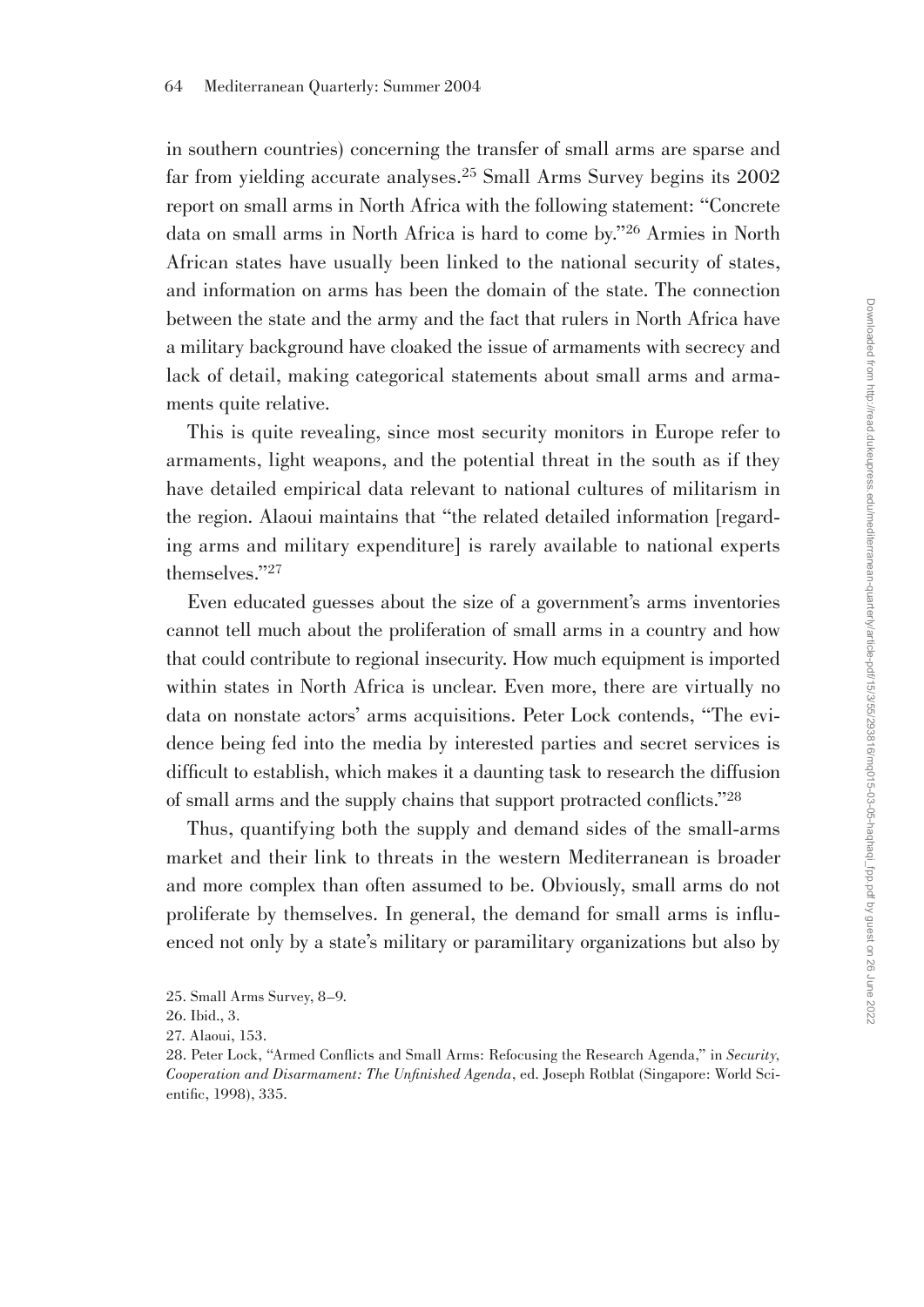organized crime, law-enforcement agencies, and others. The demand also involves large numbers of manufacturers, dealers, and illicit supply mechanisms through fluid networks.

The demand and supply sides of small arms obviously remain still unclear in the western Mediterranean. Who is on the demand side in the region, particularly in North Africa, as it is regarded as the hotbed of threats? Is it governments, radical groups, or extraregional entities, or a combination of the above? Who is on the supply side? And how does that relate to small-arms proliferation and the likely increase of regional insecurity? While reference in the European security literature tends to focus on rogue states (Libya, for instance) and radical groups (in Algeria, mostly) and the danger they pose to European security, these claims are not substantially assessed, particularly in line with the likelihood these actors might cause further insecurity.

The proportions of small-arms distributions among government armed forces, insurgents, and other nonstate actors remain unclear. Although small-arms proliferation is a global phenomenon, the distribution of small arms and light weapons is subject to differing regional, national, and local norms and conditions that either facilitate the spread of small arms or curb their circulation. This proposition leads us to further ask how small arms are distributed within states in North Africa and the western Mediterranean at large. It is clear that even though North African societies share similar socioeconomic problems, their national securities are quite different, and thus their approaches to small arms as a national security issue are different from each other. This is another reason that one cannot make crossregional generalizations about small arms and rising insecurity without discussing the particularities of cases.

It is widely assumed in the European security literature that there is a causal relationship between small-arms availability and the exacerbation of the level of violence in North African conflicts. Conversely, even if we hypothetically have a rough idea about small-arms distribution in the south, this does not necessarily tell us if their presence could lead to violence and insecurity and thus constitute a real threat to European security. Lock argues that "there is no denying that arms and their continued supply are a necessary condition for protracted war, but widespread availability of firearms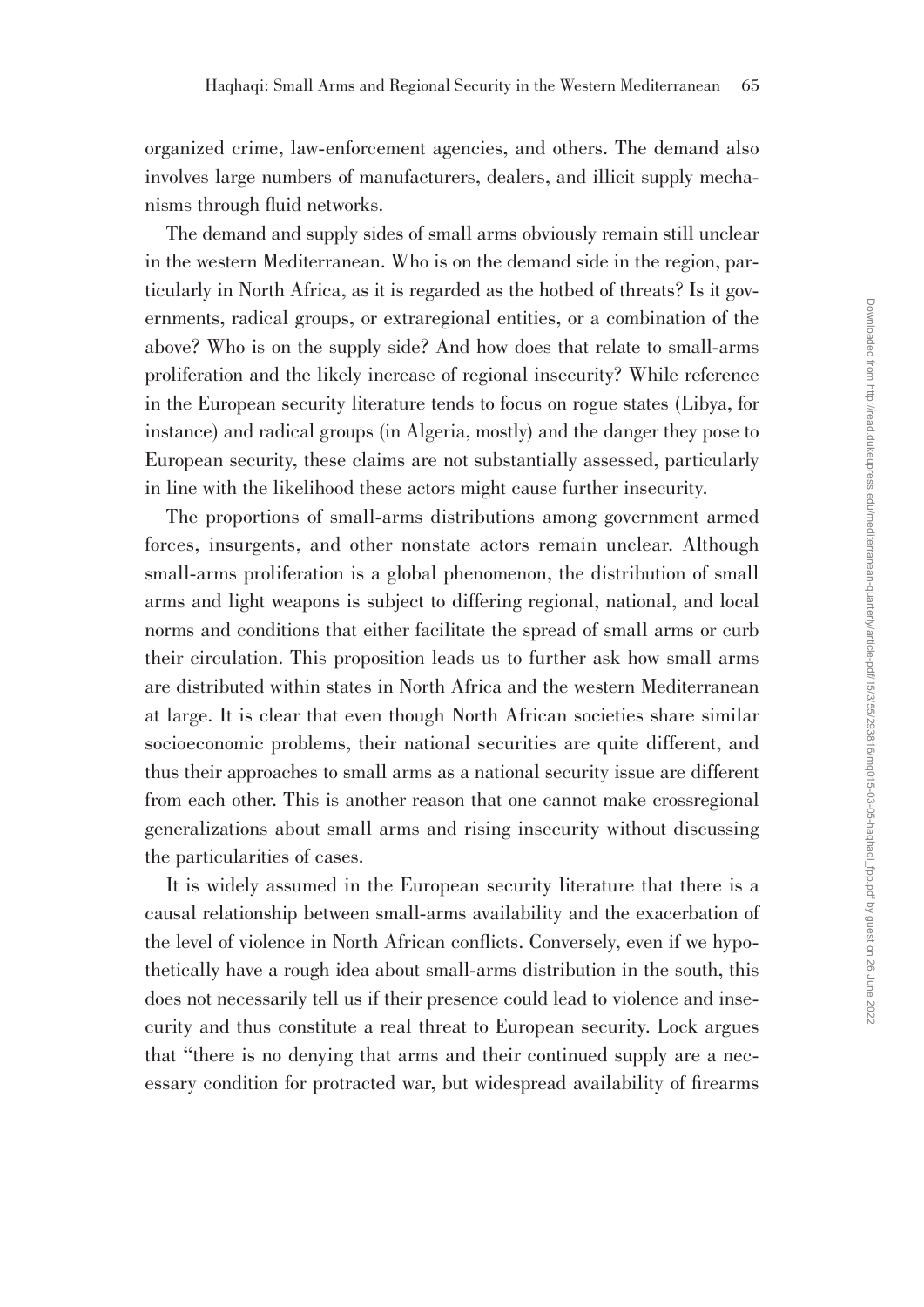does not automatically translate into violent conflict."<sup>29</sup> There are a number of highly "armed" societies—Australia, for instance—where small arms are not causing violence and insecurity. While one cannot deny the fact that large quantities of arms make conflicts more deadly and thus increase insecurity, this assumption still lacks both empirical evidence and a framework for understanding the dynamics of civil wars in which small-arms use and high lethality are most prominent. In what way availability contributes to conflict is still understudied and throws into question assumptions about the proliferation and immediacy of the threat of small arms in the western Mediterranean.

#### **Confl icts and Small Arms: Characteristics of the Region**

# Macro Indicators

In light of the conceptual obstacles related to small-arms claims in the western Mediterranean, it is useful to discuss a few points related to conflicts, the proliferation of small arms, and insecurity in the western Mediterranean. It is axiomatic that the particular characteristics of a region will determine attitudes toward arms and conflict. First, the geostrategic characteristic of the western Mediterranean is its distance from areas of intense conflict, such as the Middle East or the Balkans. Despite sharing the Mediterranean as a common seaway, the western part enjoys a relative remoteness from major conflicts in the Persian Gulf and the eastern part of the Mediterranean. Geopolitical distance has, in fact, tempered Maghreb states' feelings toward the Palestinian cause (which is the root of Arab-Israeli conflicts), despite feelings of common Arab or Islamic culture. And this remoteness has, indeed, placed Maghreb societies more on the edge of Europe, on the outside looking in, desperately eager to be included in the European sphere of economic prosperity and keen to distance themselves from regional conflicts.<sup>30</sup>

<sup>29.</sup> Ibid., 334.

<sup>30.</sup> Morocco clearly expressed its intention to join the European Community when King Hassan forwarded Morocco's application to the EC in 1986. Tunisia, also on many occasions, expressed its intention to seek further economic ties with the EC and now with the EU. Algeria's civil conflict has thwarted the country's European ambitions. Libya, on the other hand, has not been included in the Euro-Mediterranean Charter due to Muammar Qadaffi's isolationist ambitions and uncompromising stance on the Middle East conflict.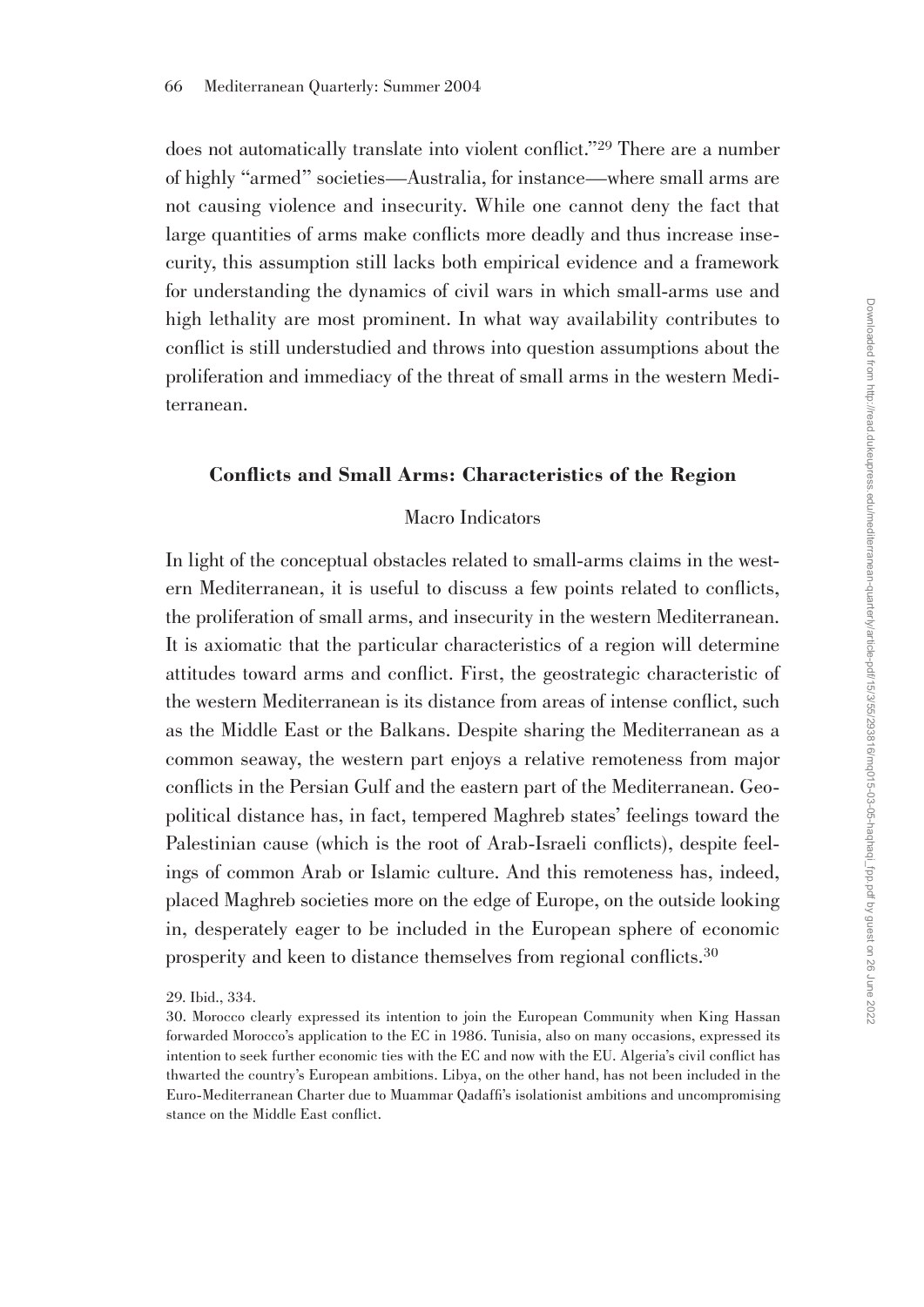This argument could even be traced historically. Alaoui argues that "compared to the turmoil of the East Mediterranean, the Western part is indeed a low-intensity conflict area and enjoys relative stability."<sup>31</sup> Historically, while the transition from colonization to self-rule was not free from bloody resistance, particularly in Algeria, North Africa has enjoyed a relative stability dotted with low-intensity violence, usually over border disputes. In fact, this regional stability—not necessarily a result of democratic governance—has indirectly been furthered by the fact that postdecolonization state building in North Africa pushed states more toward introspective agendas, stressing socioeconomic development and capitalizing more on curbing political opposition with the least amount of bloodshed. This, as a result, distanced states in the region from engaging in major regional and extraregional armed conflicts—conflicts that have undermined several peace initiatives between Arab states and Israel in the Middle East and have stalled major peace and disarmament initiatives in the region.

While territorial and border conflicts remain the major source of interstate conflicts in North Africa, these conflicts are not as acute as in other parts of the Middle East. For instance, unlike in the Middle East, where British rule and influence in the 1920s imposed boundary systems on land, creating ministates within a small geographic area, North African states' territories were, more or less, accepted and demarcated during Ottoman rule in the late nineteenth century.<sup>32</sup> Furthermore, the boundary conflicts are focused in particular spots (for example, Western Sahara), which reduces the level of conflict in the whole region. $33$  While this is not to deny that border disputes exist between Morocco and Spain, Algeria and Tunisia, and Tunisia and Libya, and the fact that border claims have been refueled in the postdecolo-

<sup>31.</sup> Alaoui, 143.

<sup>32.</sup> The Algerian and Moroccan border disputes were settled by the Tlemcen Treaty of 15 June 1972. The borders between Tunisia and Algeria were confirmed by the Friendship Treaty of 19 March 1983. The borders between Libya and Algeria, and Libya and Tunisia, resulted from a French-Ottoman agreement of 12 May 1912.

<sup>33.</sup> One could also mention here the border disputes between Morocco and Spain over Ceuta and Mellila and islands off the Mediterranean coast. Also, Libya and Tunisia have maritime delimitation disputes. Often referred to as the "North African apple of discord," the Western Sahara stalemate stood against all efforts to draw Algeria and Morocco into forging unity within the Maghreb Arab Union. Although these disputes are of low intensity, they have been hurdles in attempts at unity among North African states.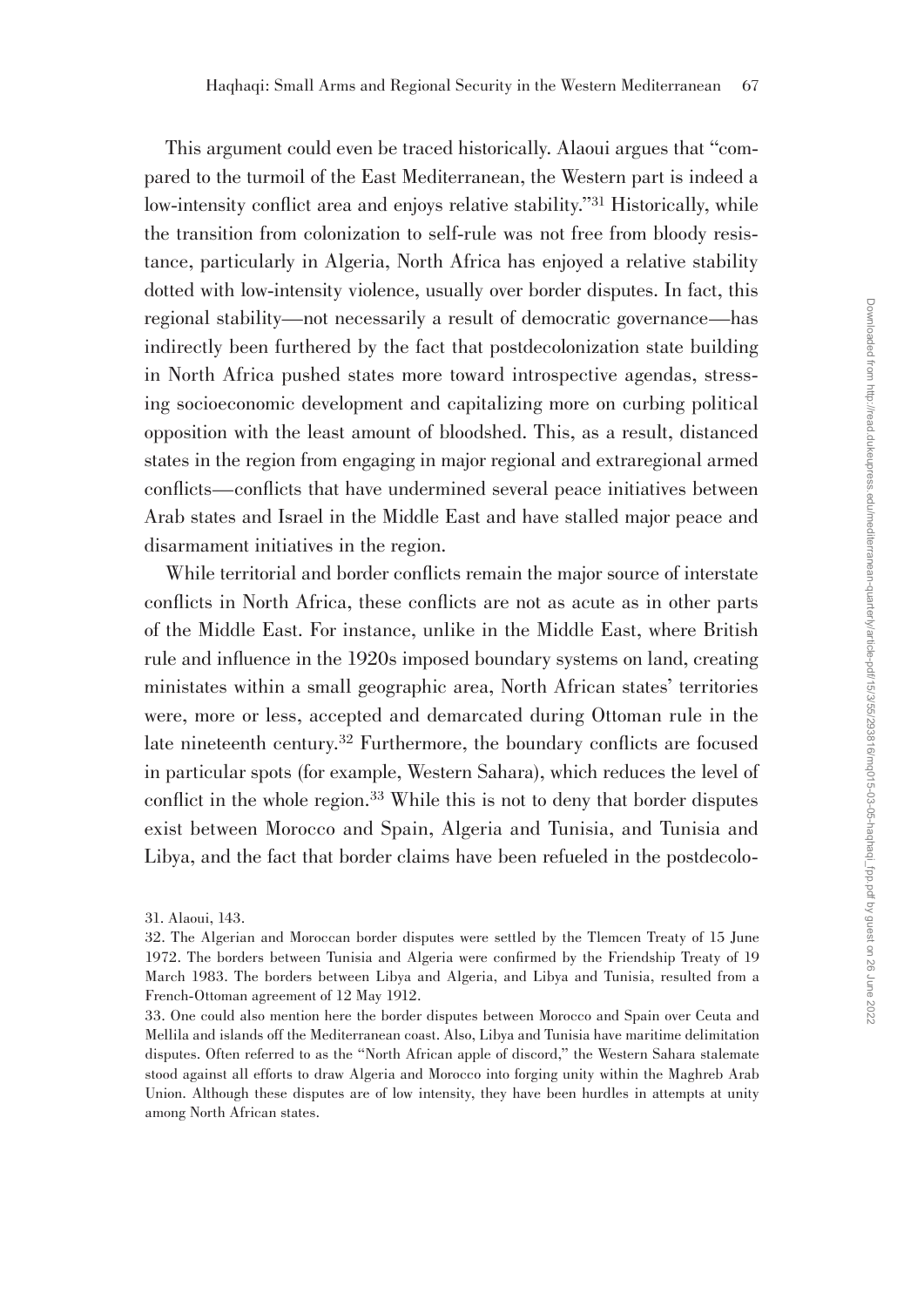nization period, the scale of these conflicts remains very minimal compared to other disputes in the Middle East or elsewhere.

Tribalism and state structure are particularly interesting features to discuss in relation to small arms and potential insecurity. In theory, tribalism usually coincides with relatively weak state structures, and in Arab contexts—particularly in the Middle East—it has led to tribal violence and further armament of tribes and individuals. Unlike parts of the Middle East, which today still witness acute small-arms problems (Yemen, for instance),  $34$ states in North Africa, whether through the use of force or national ideology, have been relatively successful in forging a social consensus among tribes (for example, Arab-Berber) under a nationalistic umbrella. Tribalism is still socially strong in North African societies, although not so strong as to trigger violence and engender proliferation of small arms and, consequently, regional insecurity. The weakness of central authority in many parts of the Balkans, on the other hand, has hindered control and oversight over weapons production and transfers, particularly light weapons. Combined with the lack of international control mechanisms, lax national policies also have led to a mushrooming of weapons factories, illegal pipelines, brokers, and gun runners.

Even though North Africa is regarded by many analysts as a troubled spot (generally with reference to violent nonstate actors), small-arms acquisition and transfer remain largely within the realm of state power. Since decolonization, states in the region have sought to develop modern armies and acquired military arsenals from the former Soviet Union and the United States during the Cold War. Most of the acquisition process was done by states, and weapons are stocked and maintained by governments. Thus, the social perception of arms acquisition (within states themselves) as being the domain of states (which happen to be authoritarian and worried about maintaining their status quo) clearly distinguishes this region from Latin America or Central Africa or even the Middle East itself, where loose state structures indirectly contribute to small-arms proliferation. In a conference on small arms, Mohammed Bennouna, Morocco's permanent representative to the United Nations,

<sup>34.</sup> Derek Miller, "Demand, Stockpiles, and Social Control: Small Arms in the Yemen," available at www.smallarmssurvey.org/OPapers/OPaper9Yemen.pdf.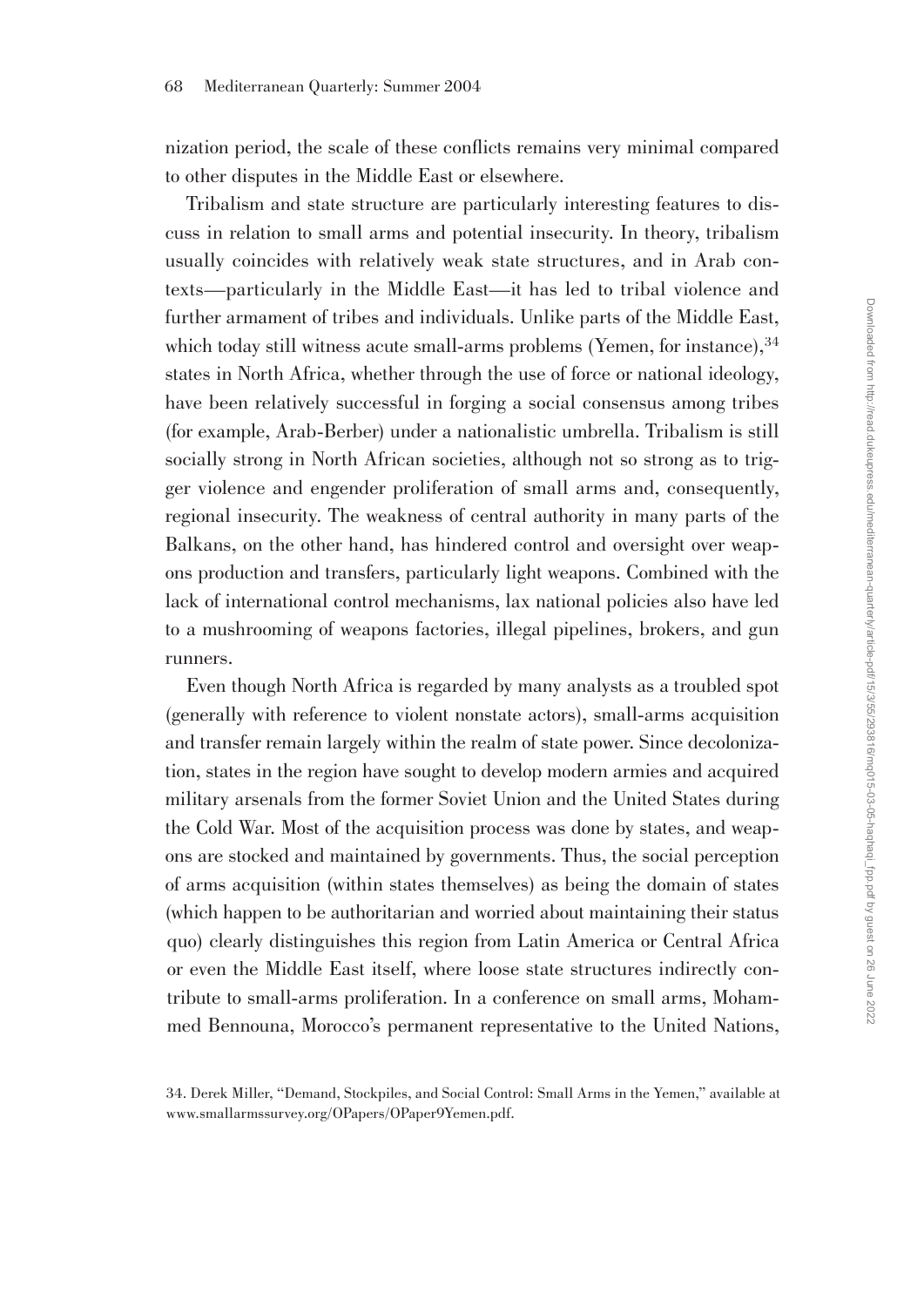stated, "We in Morocco have not had to deal with the problem of the illicit trade in small arms as have some other regions. Nevertheless, we are pursuing an active program to control arms stocks. And we are certainly aware of the problem of the proliferation of small arms and light weapons to other countries."35

# Micro Indicators

The following are some conditions relevant to small-arms proliferation points often ignored by European security analysts in discussing small arms and regional security in the western Mediterranean. These points further contextualize small arms in the North African setting and pave the way for further discussion of particular problems concerning claims on small arms and regional insecurity.

First, a particular point that distinguishes the western Mediterranean from other regions in relation to small-arms transfers is crossborder movement. Unlike other regions—say the Pakistan-Afghanistan frontier, where porous borders facilitate arms transfers—the movement and trafficking of small arms are largely curtailed in North Africa by bad relations between neighboring states and armies on alert along borders (for example, between Morocco and Algeria and between Libya and Tunisia). 36 Not only that, but the movement of persons and goods, which tends to be vertical (that is, south-north), particularly has come under intense policing and monitoring from the EU well before the implementation of the Schengen agreement and the escalation of North African illegal migration (maritime borders between Morocco and Spain are a good example here). For instance, Spain, after an expression of concern by countries in northern Europe, tightened its border controls against migration, both legal and illegal. The bottom line is that it is difficult to come to a definitive conclusion regarding licit/illicit arms trans-

<sup>35.</sup> Mohammed Bennouna, statement made at the UN Conference on Small Arms, "Defining Terrorism and Its Root Causes: References to the Definition of Terrorism and Root Causes," at the UN, New York, 1–5 October 2001.

<sup>36.</sup> An interesting story was reported by the *Guardian* on smuggling attempts made via donkeys loaded with goods between Morocco and Algeria, which resulted in the killing by Algerian border officials of nearly two hundred donkeys. See www.taipeitimes.com/News/world/archives/2003/11/1 6/2003076069.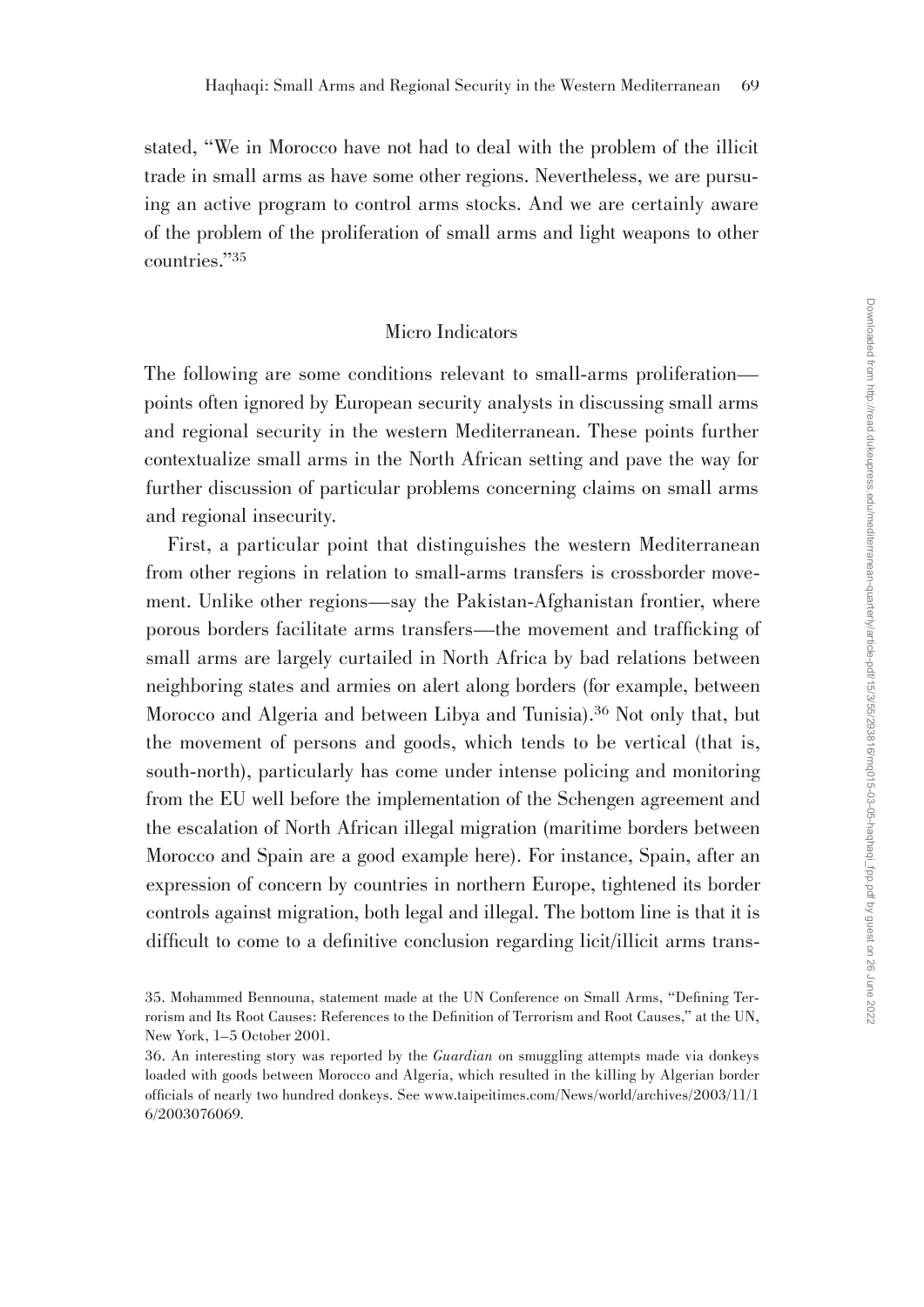fers in a region characterized by tight border controls or, at times, closed borders (for example, between Morocco and Algeria).

Moreover, historically the region has not seen large transfers of arms as compared to regions such as the Middle East or Central America. What Tara Kartha characterized as "a tradition of smuggling," which usually facilitates small-arms transfers, could substantially be labeled as low-profile in the western Mediterranean. 37 Small Arms Survey, as well as other international monitors, classifies the western Mediterranean as a region not to be placed on a par with arms-producing regions (such as Latin America or southeastern Europe), where organized crime and fragile political regimes further contribute to small-arms proliferation and political violence.<sup>38</sup> Obviously, one cannot deny the minor small-arms transfers that are connected to narcotics trafficking in northern Morocco (usually toward Spain and northern EU countries, particularly the Netherlands) and to the receding civil conflict in Algeria. Western intelligence services are reportedly aware of these minor illicit arms transfers, particularly between Israel and Algeria's Front Islamique du Salut,39 but they choose to turn a blind eye since the scope and magnitude of such transfers remains minimal and reflects on the internal problems in Algeria. Further, organized crime in North Africa still cannot be compared to the rates of transnational criminality in Eastern Europe or the Balkans in terms of procurement of light weapons and the threats to national and regional security. Drug trafficking, particularly in northern Morocco, has caused concerns in the EU, but that does not qualify it as a major organized crime threat that could develop serious arms procurement and thus increase regional insecurity.

Another point worth mentioning about the region is the relative absence of local small-arms producers, the reverse scenario of which usually makes small-arms acquisitions easy and exacerbates local conflicts. Brazil, for instance, a major arms producer in South America, has been cited by Small Arms Survey as playing an indirect factor in illicit arms transfers in South

<sup>37.</sup> Tara Kartha, "Controlling the Black and Gray Markets in Small Arms in South Asia," in *Light Weapons and Civil Conflict: Controlling the Tools of Violence*, ed. Jeffrey Boutwell and Michael T. Klare (Oxford: Rowman and Littlefield, 1999), 56.

<sup>38.</sup> Small Arms Survey, 170.

<sup>39.</sup> Ibid., 171.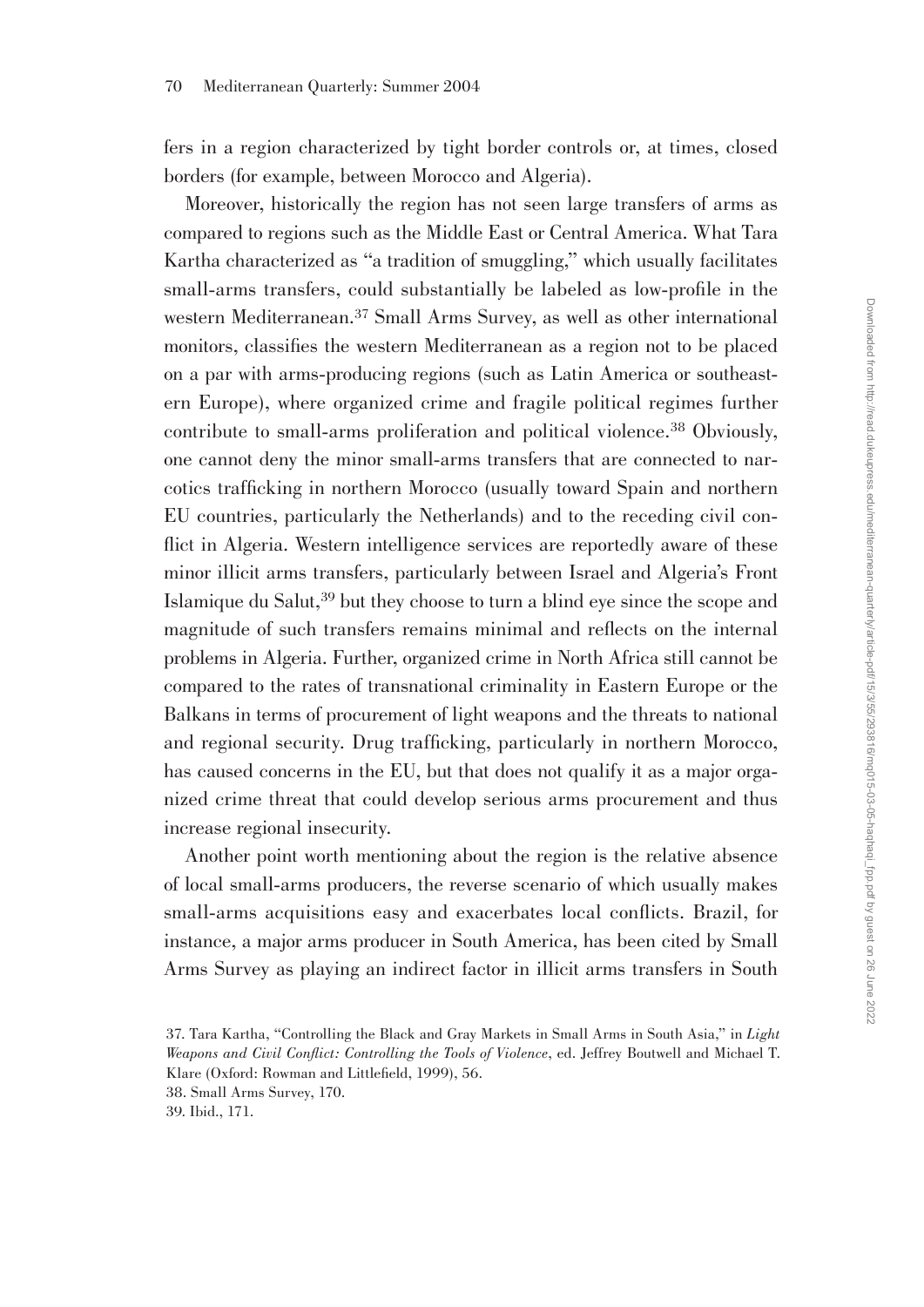America and thus contributing to regional insecurity. North African states, on the contrary, are listed in various small-arms monitoring sources as "unassessed" areas or as relatively low arms producers compared to other states in the Middle East, such as Israel or Egypt. While the absence of indigenous small-arms manufacturers does not, in effect, diminish the potential to regional insecurity, making a distinction between the western Mediterranean and other regional zones of conflict sets the context for further discussion about European claims of arms and rising insecurity.

# **Empirical Problems**

At the state level, the risk of proliferation of systems of conventional and unconventional weapons in the Maghreb often leads European strategists to overexaggerate North African states' military threats. <sup>40</sup> Thus, it is sometimes argued that the levels of military expenditures are quite high in North Africa compared to the defense requirements of the states in the region. What is particularly ignored among European security analysts, however, is that North African states are not greatly preoccupied with the military aspects that concern Europe. North Africa does not consider Europe as a direct military threat and has neither the military capacity nor the political ambition to "invade" Europe. In fact, various economic development trends favor scaling down of arms in the Maghreb. Alaoui states that "if disarmament is indeed a future issue, scaling down military expenditures and the arms race, not only for security reasons but for the sake of development, is badly needed."41 Governments' worries about what they see as internal threats come well before their need to deal with what could be labeled external threats.

For the time being, Europe is not perceived as a threat—in any case not a military threat—either by governments in the Maghreb (except perhaps Libya) or by the sectors of the elite who have nothing against Islam but fear an Islamic state. Rather, Europe is seen as an essential partner whose presence is not feared but whose lack of greater political and economic interest is regretted. Governments and elites in North Africa who verge on secular-

40. Alaoui, 168. 41. Ibid., 157.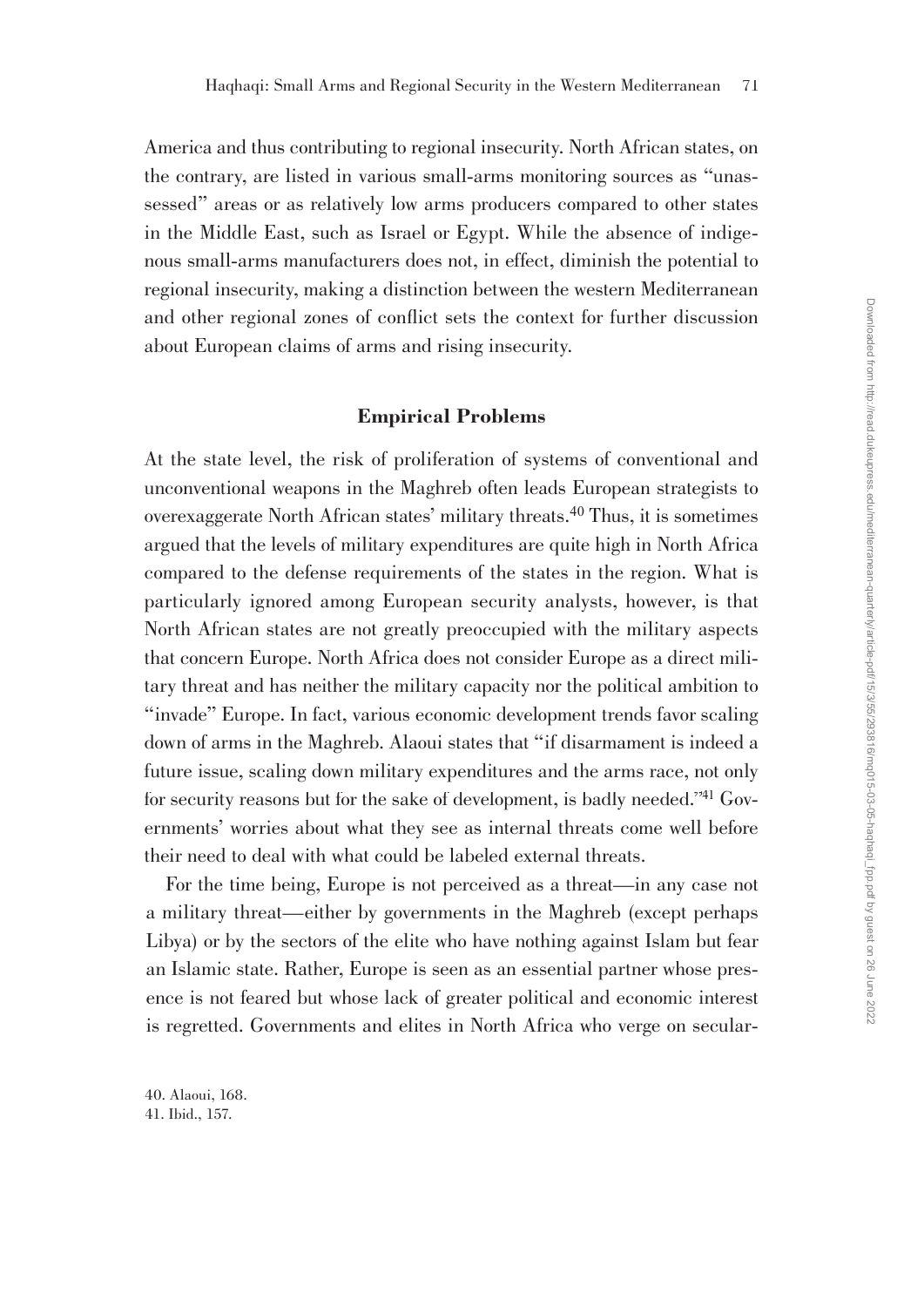ism fear that Europe (1) will abandon its economic assistance or make it conditional on sound political reform; (2) that the question of the Maghreb, which is now a European security issue (bearing in mind the presence of large immigrant communities in Europe) could be used in a xenophobic way for domestic political motives (for example, in France, Austria, and Spain); and (3) that radical Islamist movements could obtain material support from Europe and threaten the status quo in the region.

While it is not impossible to purchase small arms from extraregional suppliers, the states in North Africa (which happen to be autocratic) have a relatively tight grip on small-arms acquisition. Unlike states in the Middle East like the Yemen, where small arms are widely available, there is a tight control by governments on the acquisition and transfer of small arms in North Africa. Since decolonization, states in North Africa have adopted strong measures to control civilian access to small arms. Aware of their domestic political opposition, states in North Africa have outlawed possession of arms through a culture of no tolerance for arms. This stands in contrast to the small-arms situation in the Balkans. "In Albania, for example, there was massive looting of government arsenals," says Rachel Stohl, a senior analyst specializing in conventional arms at the Center for Defense Information in Washington. "Those weapons made their way through the civilian population to other countries."42

Another point worth discussing is the often-cited interrelation among regimes in the south, small arms, and instability. Conversely, one could argue that in North Africa, the sheer idea of states eager to maintain a "clean" international image consistent with economic stabilization policies, that is, not to be labeled a terrorist state (which would hurt their ability to lure foreign investments), has pushed states in North Africa to go to extra lengths to maintain an extremely strong grip on access to arms within their national boundaries. Tunisia and Morocco are good examples here. The shooting events Morocco witnessed in Fes and Marrakech in summer 1994 and the bombing in Casablanca of the Belgian consulate in May 2003 shocked the national security apparatus and put the army and security apparatuses on

<sup>42.</sup> See Rachel Stohl, "Iraq Small Arms Are a Big Threat," *Christian Science Monitor*, available at www.csmonitor.com/2002/1204/p02s02-usgn.html.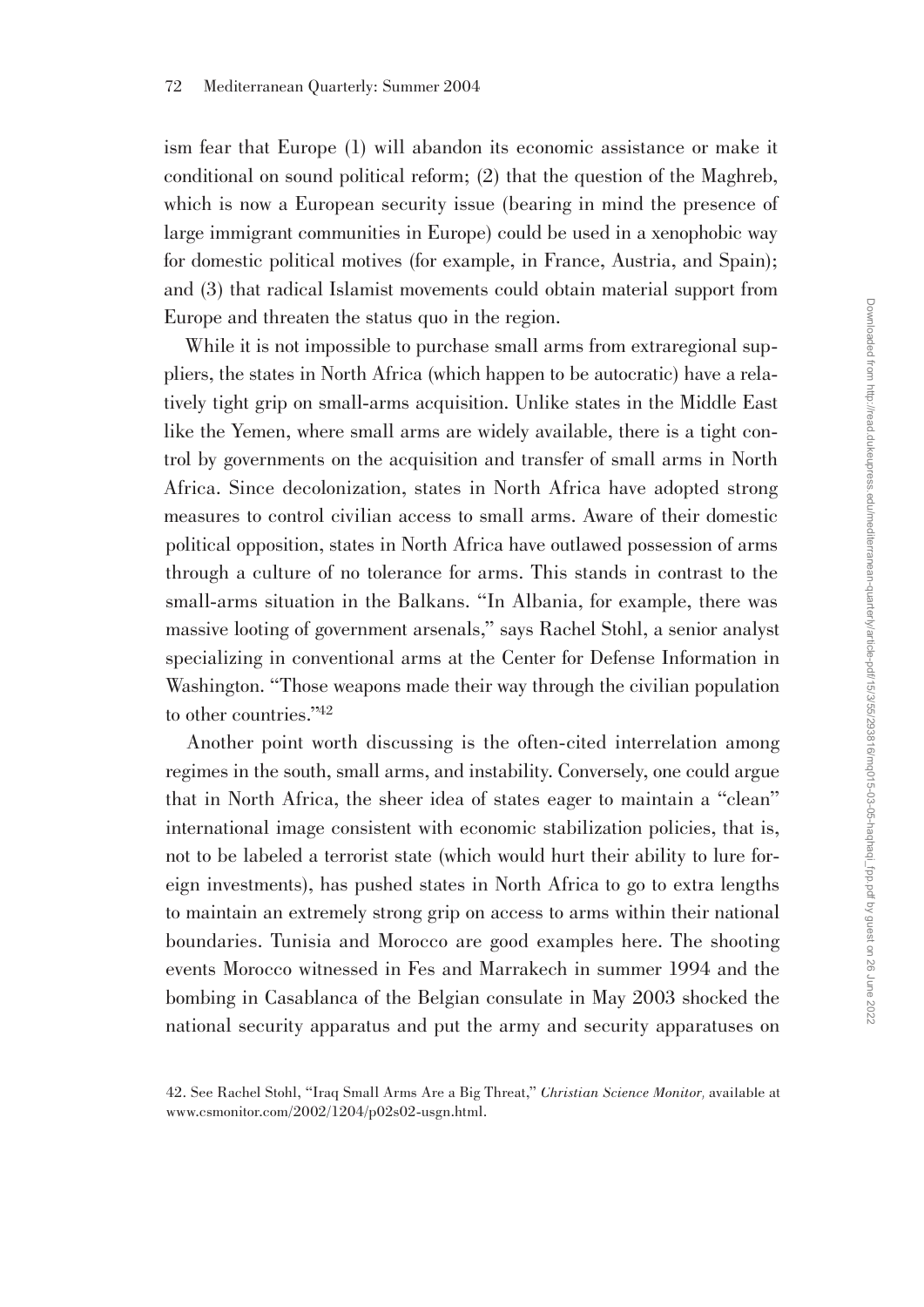alert. Crises of domestic vulnerability such as these make it tempting to argue that for North African states, the less they are associated with arms transfers, proliferation, and so on, the better.

In a way, the anticipated explosion of violence in the western Mediterranean, as a cause of southern instability and the proliferation of small arms, often stated in sensational terms by the media and at times even articulated with similar hyperbole by official institutions within the EU, has simply not materialized since the early 1990s when European external relations began focusing on the security of the western Mediterranean as the near abroad. A relevant note emphasized by S. Evilia Mateos in a recent study of European press coverage of security issues in the Mediterranean Basin is worth quoting here: "The insistence on linking the Arab world to terrorism contributes to the negative image of the South and is an expression of understanding security in Eurocentric terms."<sup>43</sup> There is little doubt that small arms could pose problems in the region. What is less clear, however, is the extent to which this could threaten the overall security of the western Mediterranean in the sense that warrants statements such as a "new war," or "high instability" caused by proliferation. This is not to totally dismiss the claims made by the authors cited earlier in this essay regarding the threat posed by small arms. Instead, the distinction should be one between short-term and longterm dangers to European security. Whereas the former may not be clear at present, certainly not by Cold War standards, the long-term threats posed by small arms to European security interests are more potential than reality. Lock states that "without further qualification and empirical data, these alarmist statements should be handled with reservation."44

# **Conclusion**

Limited as they are, issues of military threats will not be absent from among the many challenges facing western Mediterranean security in the next decade. In fact, issues of military security might be gaining more ground with the radicalization of Islamic groups as a consequence of the US pre-

43. Mateos. 44. Lock, 335.